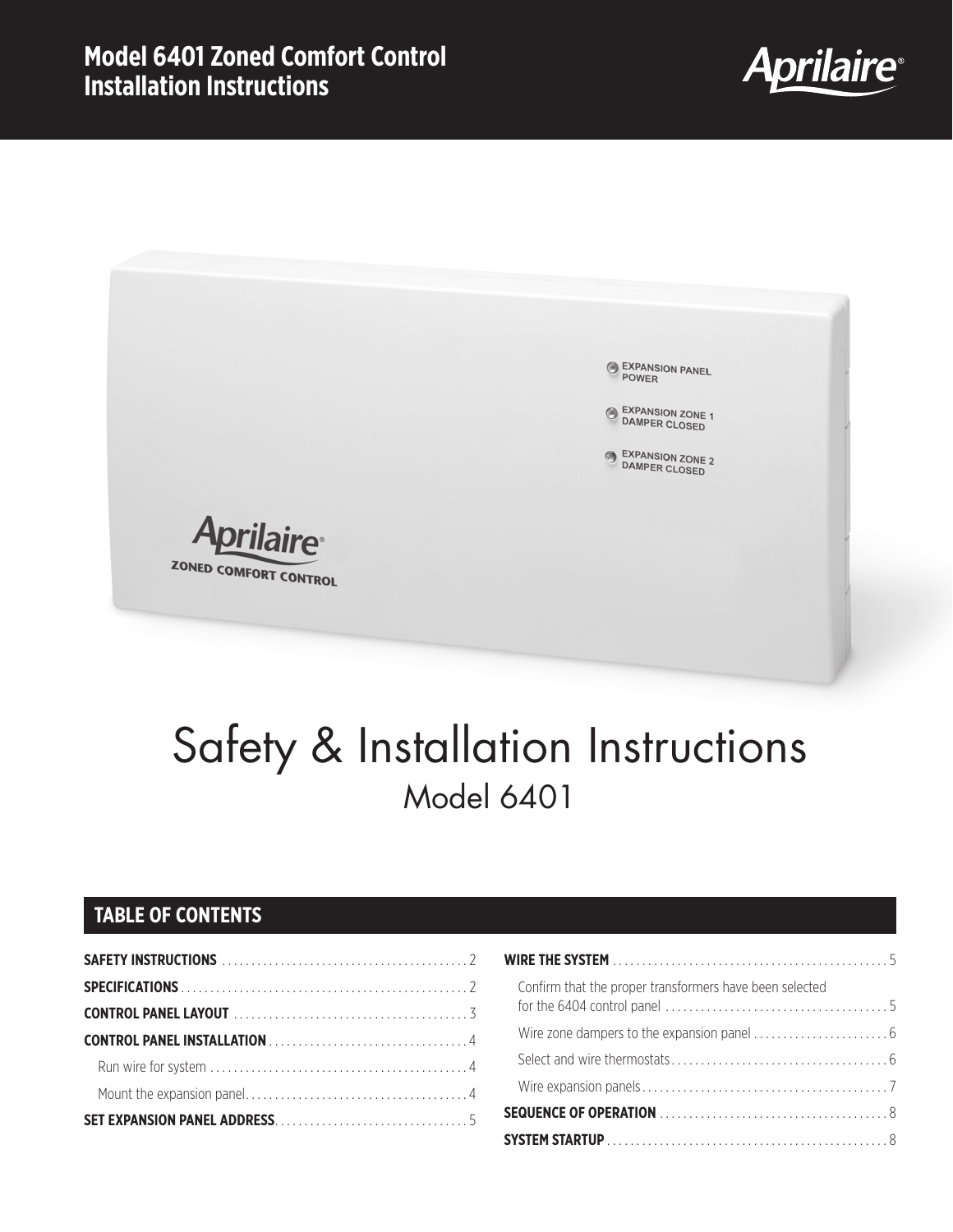### **SAFETY INSTRUCTIONS**

**Read this installation manual before beginning installation of the Aprilaire® Zoned Comfort Control. For questions call Aprilaire customer support at (800) 334-6011 or visit AprilairePartners.com.**

### **WARNING**

- **1.** 120 volts may cause serious injury from electrical shock. Leave power disconnected until installation is complete.
- **2.** The zone panel is designed for indoor use only. Do not expose any components to moisture.

### **A CAUTION**

- **1.** Turn off the system power before removing or installing any wires into the terminals of any component on the system. Wiring with a live circuit can lead to electrical shorts that can damage components.
- **2.** Installation must be done in accordance with all applicable codes.
- **3.** Installer should touch a grounded metal object before handling the zone panel. This will prevent any static discharge that may cause damage.
- **4.** A zone panel may not control temperature properly unless the heating and cooling system is properly sized and balanced.
- **5.** Insufficient air flow or excessive temperatures through the heating and cooling system could result in equipment damage. Refer to the manufacturer's recommendations for minimum safe airflow and temperature requirements.
- **6.** Install an outdoor thermostat to prevent non-seasonal equipment starts if using auto changeover thermostats.
- **7.** Do not mount the zone panel on any exterior wall or equipment supply ductwork.
- **8.** Do not install control panel where temperatures exceed 158°F (70°C) or are below 32°F (0°C), non-condensing.
- **9.** Improper system installation could cause water damage from frozen pipes. Check system operation after installation.

### **SPECIFICATIONS**

| <b>ELECTRICAL</b>                                            |                  |  |
|--------------------------------------------------------------|------------------|--|
| Input voltage                                                | 20-30 VAC        |  |
| Power requirement for control panels and<br>thermostats only | 40 VA            |  |
| Damper voltage                                               | 18-30 VAC        |  |
| Power requirement for dampers                                | 10 VA per damper |  |
| <b>Fuse size</b>                                             | 3 amps           |  |

| <b>ENVIRONMENTAL</b>    |                                          |
|-------------------------|------------------------------------------|
| Temperature (operating) | 32°F to 158°F (0°C to 70°C)              |
| Temperature (shipping)  | $-40^{\circ}$ F to 165°F (-40°C to 74°C) |
| <b>Humidity</b>         | 5% to 90% non-condensing                 |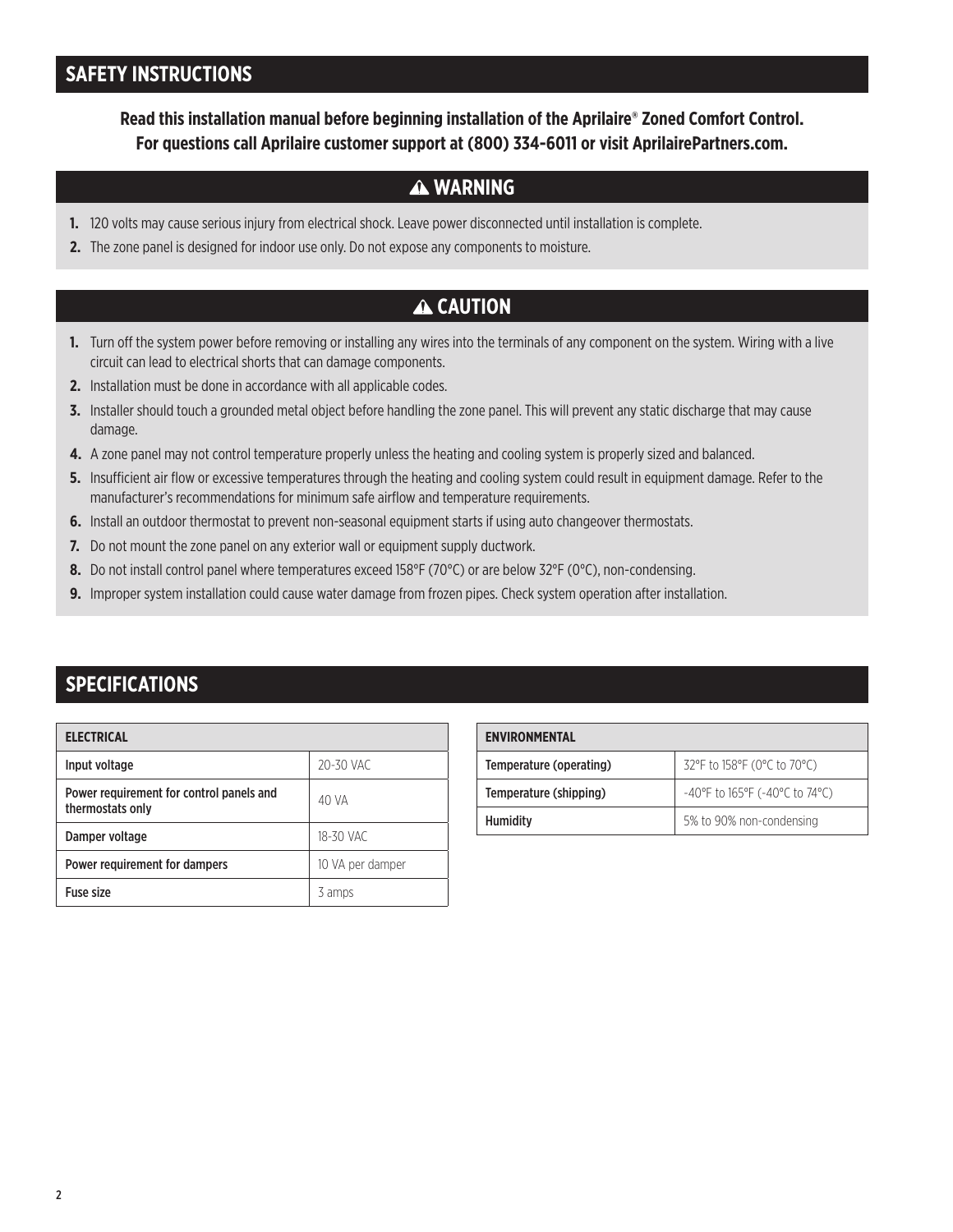### **CONTROL PANEL LAYOUT**

#### **1. DAMPER POWER**

- **a.** Dedicated 24 VAC power input for 2- or 3-wire dampers.
- **b.** Damper LED's Red LEDs light when dampers are closed.
- **c.** Damper output terminals for 2- or 3-wire dampers.

### **2. INPUT TO EXPANSION PANEL (EP\_IN)**

- **a.** Input from 6404 zone panel or previous 6401 expansion panel. **Note:** Wiring polarity is critical in establishing communication link.
- **b.** The POWER LED light blinks at once per second with power applied. If communications are interrupted, the LED will stop blinking and remain solid green. If 6404 zone panel is not powered, LED will remain off.

#### **3. OUTPUT TO NEXT EXPANSION PANEL (EP\_OUT)**

 Output from this 6401 expansion panel to the input of the next 6401 expansion panel. The green power LED will be solid if communications cannot be established. **Note:** Wiring polarity is critical in establishing a communication link to the next expansion panel.

### **4. EXPANSION PANEL ADDRESS**

 Address dip switches. Each 6401 expansion panel must have a unique address (1, 2, 3 or 4) or it will not communicate with the 6404 zone panel.

#### **5. FUSE**

3 amp fast acting fuse.

### **6. THERMOSTATS**

Thermostat inputs.

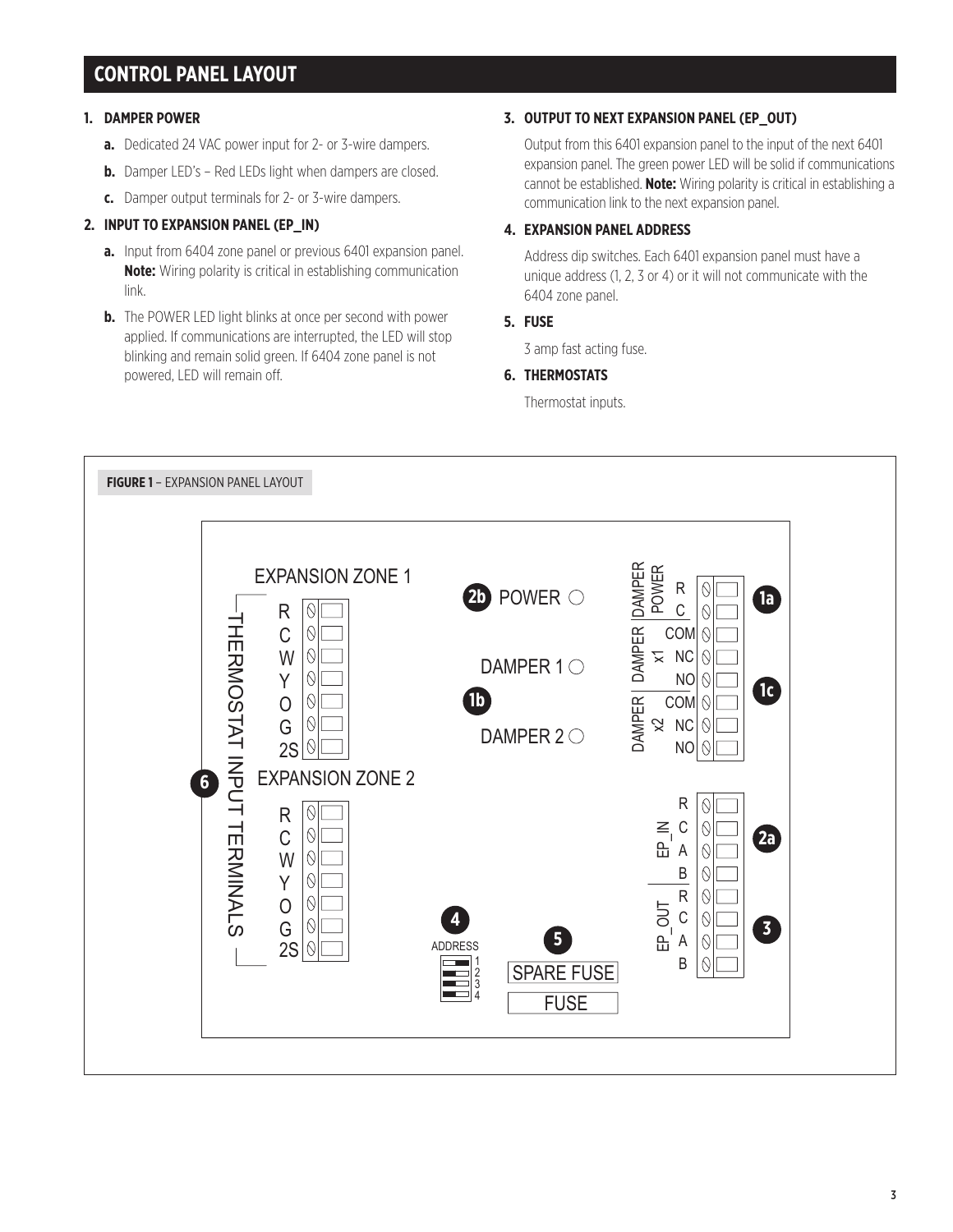### **A CAUTION**

Installer must touch a grounded metal object before handling the expansion panel to avoid any static discharge that may cause damage.

#### **RUN WIRE FOR SYSTEM**

**WIRE TYPE:** Standard 18-24 gauge stranded or solid thermostat wire can be used for all wire runs.

**IMPORTANT:** Avoid running thermostat, expansion panel and sensor wire alongside line voltage and high current carrying conductors (motors). This will prevent potential interference and ensure proper operation of the Zoned Comfort Control system.



#### **MOUNT THE EXPANSION PANEL**

**NOTE:** Mount in a location where the temperature will not exceed 158°F (70°C) and will not drop below freezing (32°F or 0°C). Do not mount on foundation walls, or on the HVAC supply ductwork. These locations can cause the enclosure to become cooler than the surrounding air which can cause moisture to condense on the enclosure.

Four holes are provided on the back of the unit for mounting.

- **1.** To remove cover, pull straight toward you.
- **2.** Use #8 or #10 screws (field supplied) to mount the base.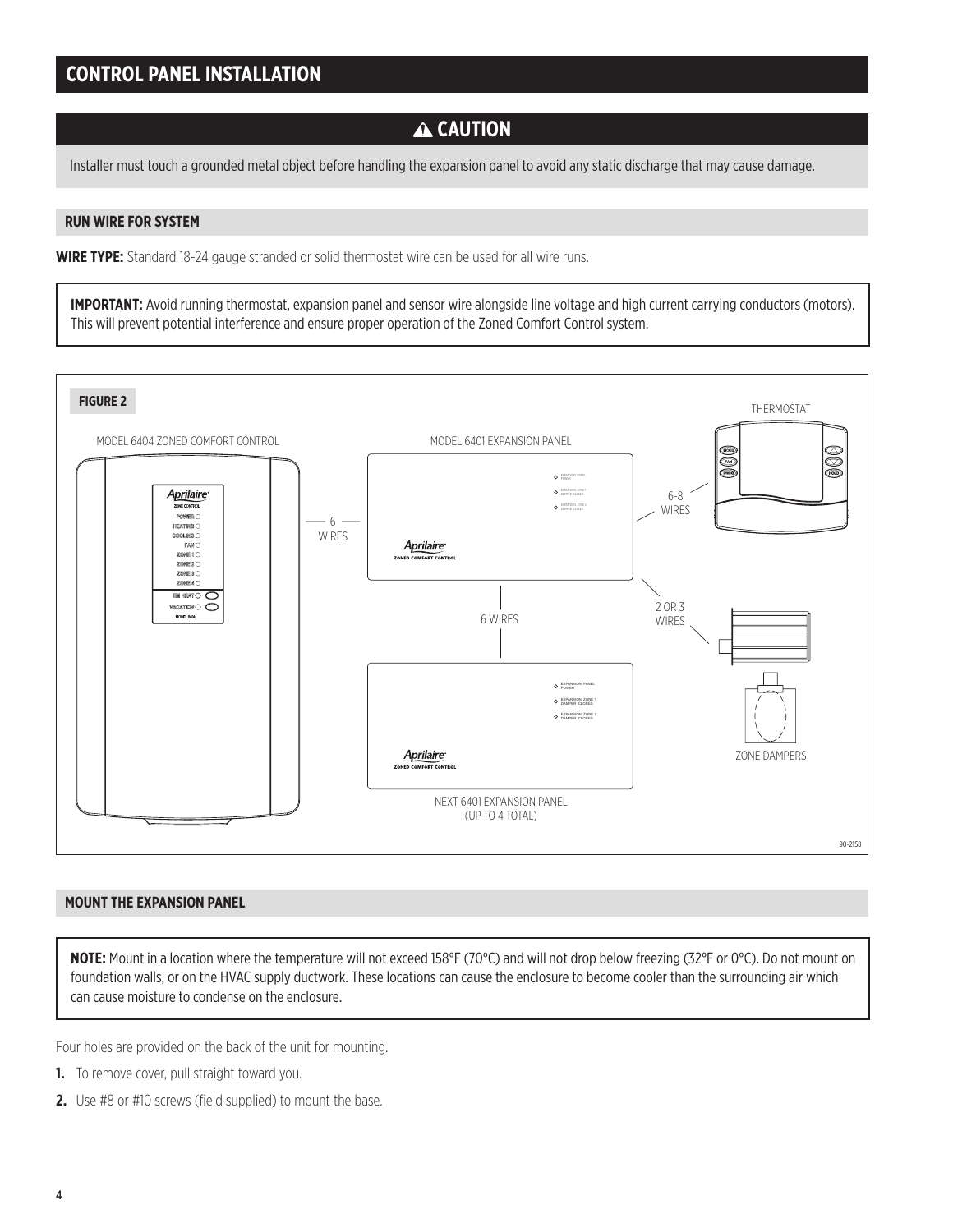### **SET EXPANSION PANEL ADDRESS**

There are four address dip switches located on the 6401 panel. Each 6401 expansion panel (up to four total) must be assigned its own unique address, 1 through 4. Refer to **TABLE 1** for dip switch settings.

To set the address, move only one dip switch to the right toward the desired number. The remaining three dip switches must remain in the OFF position, to the left.

If addresses are incorrectly set or are duplicated, the expansion panel will not communicate with the 6404 zone panel and the green power LED will remain solid. Power must be cycled after any address changes, as these settings are only checked by the controller at startup.



### **WIRE THE SYSTEM**

**CONFIRM THAT THE PROPER TRANSFORMERS HAVE BEEN SELECTED FOR THE 6404 ZONE PANEL**

### **WARNING**

120 volts may cause serious injury from electrical shock. Sudden operation may cause serious injury from moving parts. Leave power disconnected until installation is complete.

The system is designed to use one power supply for the zone panel, expansion panel, and thermostats and a second power supply for the dampers. Based on the power requirements of the system the zone panel dampers and expansion panel dampers can be powered from separate transformers. If you are using a single power supply for the zone panel dampers and expansion panel dampers use the information in step 2 below to ensure that the transformers have been sized properly to handle the increased system load.

- **1.** A minimum of two separate 24-volt transformers will be required for the system. The HVAC equipment transformer cannot be used for power. Transformer #1 is used to power the zone panel, expansion panel , and thermostats. Transformer #2 is used to power the zone dampers on the 6404 zone panel and 6401 expansion panel. If additional power is needed a third transformer should be used to power the 6401 expansion panel dampers.
- **2.** Size Transformer #2
	- Add up all the zone dampers that are in the system.
	- Subtract the number of dampers in the zone with the least number of dampers.
	- This is the most number of dampers that **could be** energized at one time. Multiply this number by 10 to determine the Transformer #2 size.

 **Example:** If you have a 5-zone system, and there are two dampers per zone, then the total number of dampers that could be energized at one time is:

 $10 - 2 = 8$  dampers 8 x 10 = 80 VA

**3.** If multiple transformers are required for damper power, refer to **FIGURE 4** on page 6.

#### **TABLE 2** – TRANSFORMER POWER REQUIREMENTS Component Component VA Required Refer to Wiring **Schematic** Main control panel (6404), up to 4 expansion panels (6401) and up to 12 thermostats 40 VA **FIGURE 3** Zone damper 10 VA each **FIGURE 4** (page 6)

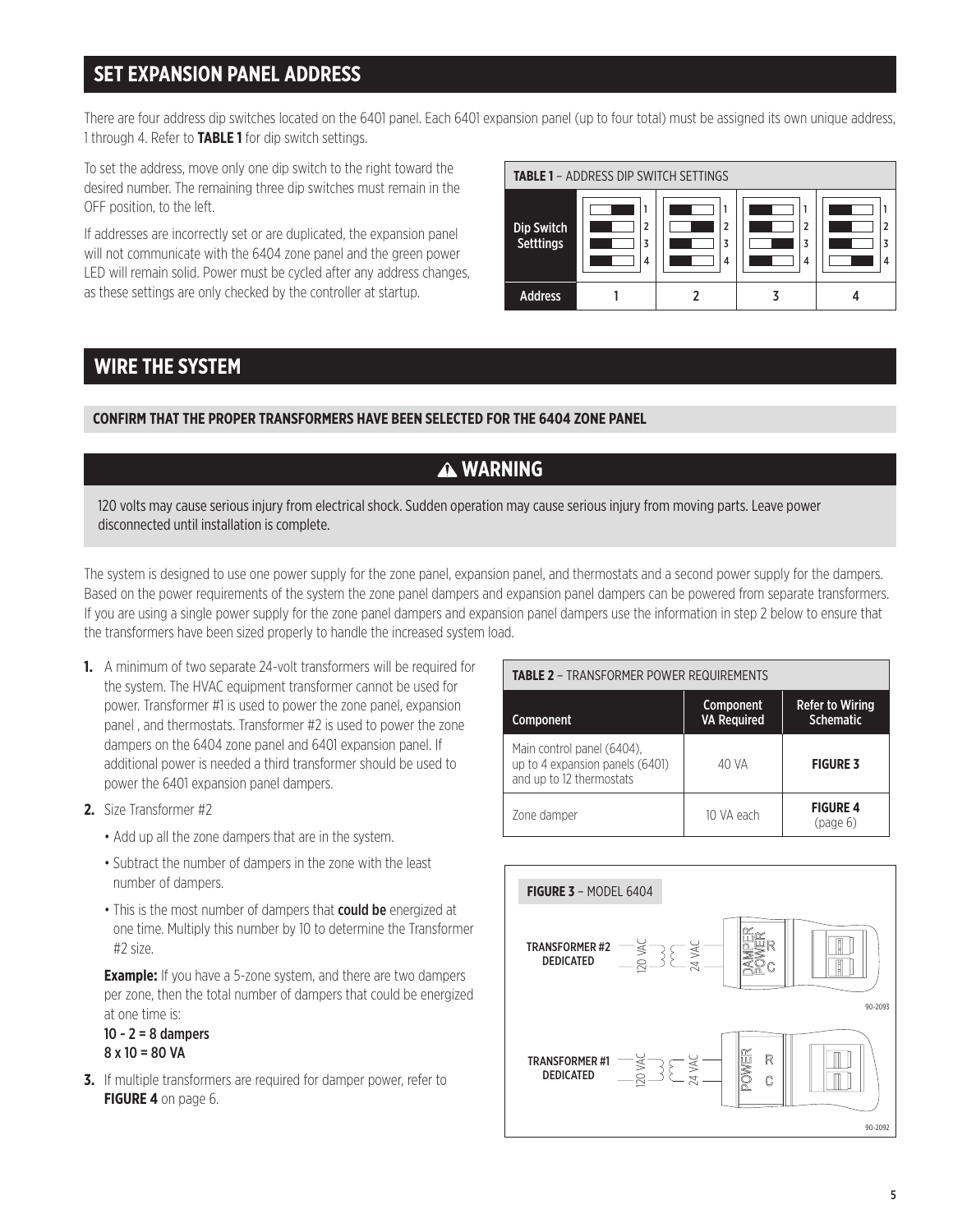#### **WIRE ZONE DAMPERS TO THE EXPANSION PANEL**

- **1.** Run 2-conductor thermostat wire for spring return dampers (normally open or normally closed). Run 3-conductor thermostat wire for power open/power close dampers. Multiple dampers for the same zone can be paralleled together as shown.
- **2.** Wire the dampers to the Damper output terminals on the expansion panel:

**NC** – This terminal is used to power open a normally closed damper. For power open and power close dampers this terminal is used to power open the damper.

**NO** – This terminal is used to power close a normally open damper. For power open and power close dampers this terminal is used to power close the damper.

**COM** – This terminal provides a common connection for the NC and NO terminals.

**3.** If multiple transformers will be required for the dampers, wire them in parallel as shown. Before wiring the transformers together, ensure that they are connected in phase by observing polarity marks or terminal orientation on each transformer.



### **SELECT AND WIRE THERMOSTATS**

| <b>TABLE 3 - THERMOSTAT TYPE CONNECTION TO EXPANSION PANEL</b> |                                  |                                  |                                  |  |
|----------------------------------------------------------------|----------------------------------|----------------------------------|----------------------------------|--|
|                                                                | <b>Heat/Cool: Heating Stages</b> | <b>Heat/Cool: Cooling Stages</b> |                                  |  |
| <b>Equipment Type</b>                                          | Heat Pump: Aux Stages            | <b>Heat Pump: Comp Stages</b>    | <b>Expansion Input Terminals</b> |  |
| Heat/Cool                                                      |                                  |                                  | R, C, W, Y, G                    |  |
| Heat/Cool                                                      | 2                                | 1 or 2                           | R, C, W, Y, 2S, G                |  |
| Heat/Cool                                                      | 1 or 2                           |                                  | R, C, W, Y, 2S, G                |  |
| Heat Pump                                                      |                                  |                                  | R, C, W, Y, G, O                 |  |
| Heat Pump                                                      | ำ                                |                                  | R, C, W, Y, 2S, G, O             |  |
| Heat Pump                                                      |                                  |                                  | R, C, W, Y, 2S, G, O             |  |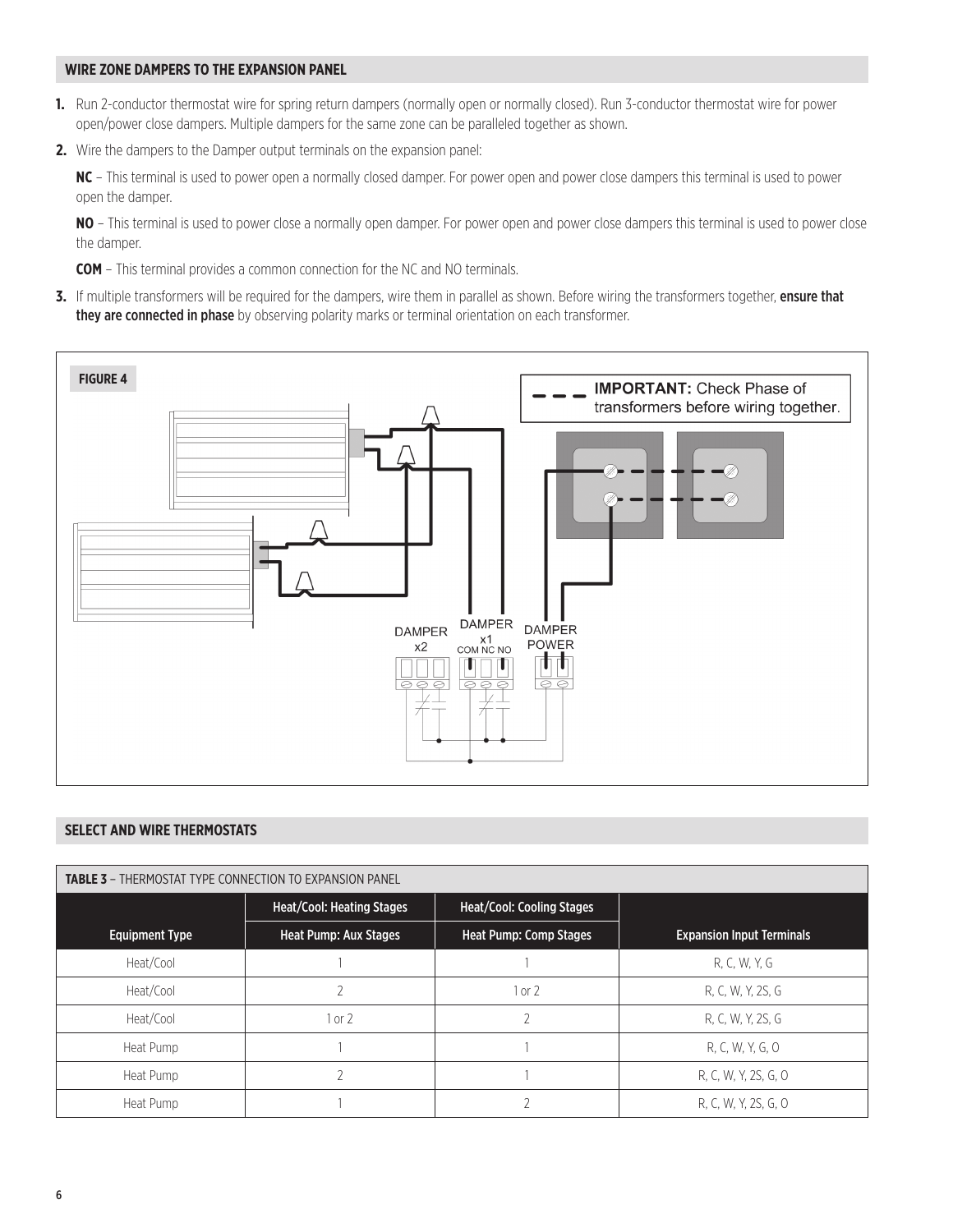#### **EXPANSION PANEL INPUT TERMINAL DEFINITIONS**

(Refer to thermostat manufacturer's literature for matching terminals.)

- $R = 24V$ -hot
- $C = 24V$ -common
- **W** = 1st-stage heat (heat/cool) or 1st-stage auxiliary heat (heat/pump)
- **Y** = 1st-stage cool (heat/cool) or 1st-stage compressor (heat/pump)
- **2S** = 2nd-stage heat or 2nd-stage cool (heat/cool) or 2nd stage compressor (heat pump)
- **O** = Reversing valve cooling
- $G = Fan$

### **THERMOSTAT TERMINAL DEFINITIONS**

(Refer to thermostat manufacturer's literature for matching terminals.)

- $R = 24V$ -hot
- **C** = 24V-common
- **W / W1** = 1st-stage heat (heat/cool) or 1st-stage auxiliary heat (heat pump)
- **W2** = 2nd-stage heat (heat/cool)
- **Y / Y1** = 1st-stage cool (heat/cool) or 1st-stage compressor (heat pump)
- **Y2** = 2nd-stage cool (heat/cool) or compressor (heat pump)
- **B** = Reversing valve heating
- **O** = Reversing valve cooling
- **G** = Fan

#### **WIRE EXPANSION PANELS**

Up to four expansion panels, each with 2 zones, can be added to the Model 6404 zone panel if additional zones are required.

#### **To add Model 6401 expansion panels, follow these guidelines:**

- **1.** Disconnect the Power and Damper Power on the 6404 zone panel until installation is complete.
- **2.** Connect the R, C, A and B terminals labeled "**EXPANSION**" on the 6404 zone panel to the R, C, A and B terminals labeled "EP\_IN" on the first 6401 expansion panel. To wire additional 6401 expansion panels, connect the R, C, A and B terminals labeled "EP\_OUT" on the first expansion panel to the R, C, A and B terminals labeled "EP IN" on the next expansion panel. See **FIGURE 5**. Polarity is important.

 If wired incorrectly control panel power and/ or communications will be affected. Use wire color as a means to ensure the terminals are connected correctly.

- **3.** Connect a dedicated transformer to the Damper **Power** R and C terminals on the first 6401 expansion panel. For additional 6401 expansion panels, damper power can be daisy chained as shown in **FIGURE 5**.
- **4.** Wire dampers to 6401 expansion panel(s) as previously described in the "Wire Dampers to Control Panel Section".
- **5.** Wire thermostats to 6401 expansion panel(s). Use the same type of thermostats that were selected for zones 1-4 on the 6404 zone panel.
- **6.** Address each 6401 expansion panel. Each expansion panel must have its own unique address, 1 through 4, or communications cannot be established between the 6404 zone panel and the 6401 expansion panel.